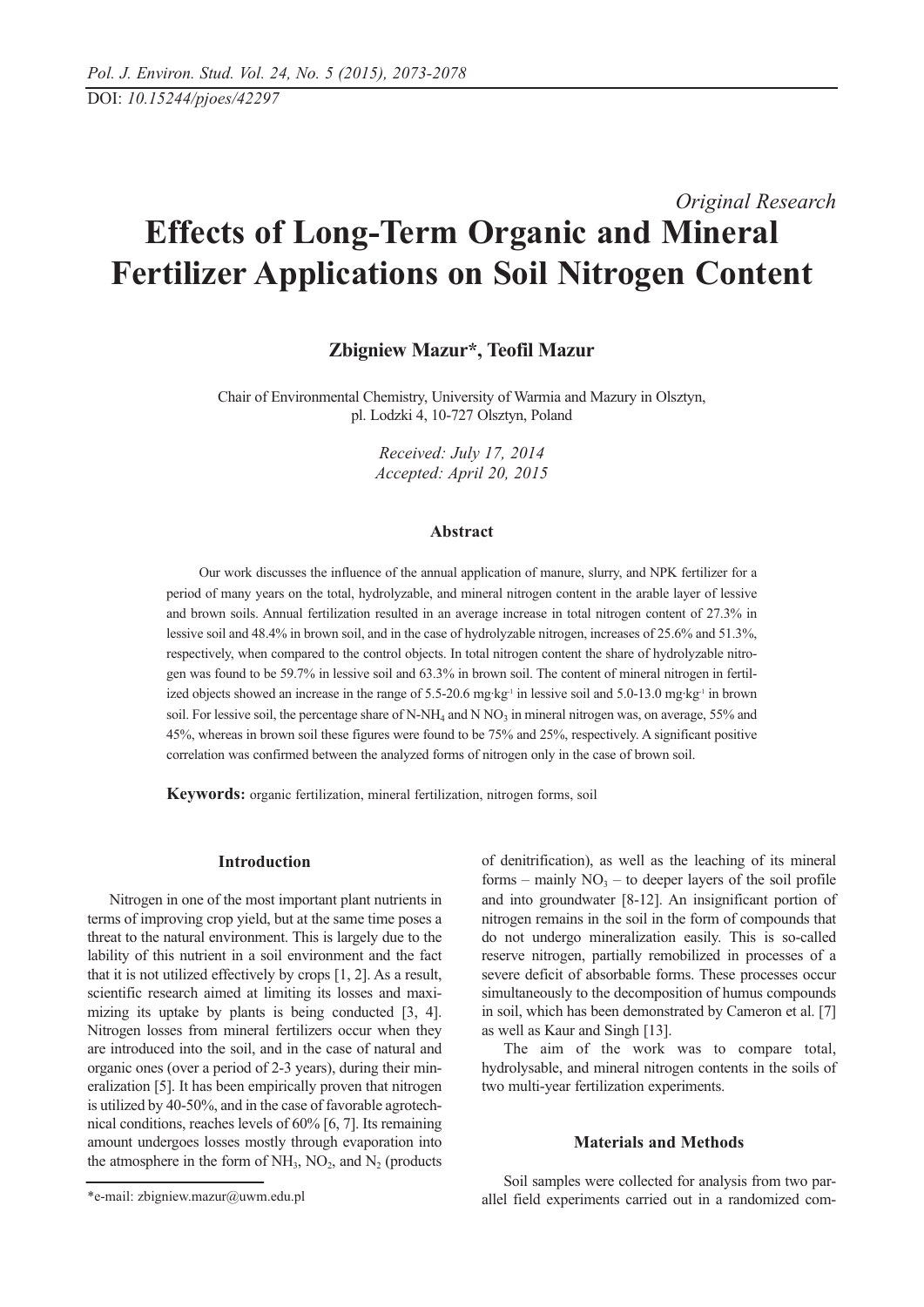|                  | Experiment I with cow slurry |     |     |                             | Experiment II with swine slurry |     |     |    |
|------------------|------------------------------|-----|-----|-----------------------------|---------------------------------|-----|-----|----|
| Fertilization    | Average for years 1972-2006  |     |     | Average for years 1973-2007 |                                 |     |     |    |
|                  | N                            | P   | K   | Mg                          | N                               | P   | K   | Mg |
| Slurry dI        | 111                          | 49  | 126 | 20                          | 129                             | 53  | 80  | 21 |
| Slurry $dI + PK$ | 111                          | 67  | 181 | 20                          | 129                             | 74  | 141 | 21 |
| Slurry dII       | 205                          | 88  | 227 | 37                          | 384                             | 182 | 228 | 50 |
| Slurry $dH + PK$ | 205                          | 102 | 282 | 37                          | 384                             | 203 | 289 | 50 |
| Manure           | 111                          | 37  | 92  | 21                          | 129                             | 42  | 102 | 19 |
| Manure +PK       | 111                          | 55  | 147 | 21                          | 129                             | 63  | 163 | 19 |
| <b>NPK</b>       | 111                          | 38  | 110 |                             | 129                             | 42  | 122 |    |

Table 1. Doses of fertilizer components applied in the experiments (kg·ha<sup>-1</sup>).

plete block design in six replications. The surface area of a plot for harvest was 45 m<sup>2</sup>. Organic (manure, slurry in two doses) and mineral fertilizers were used. In addition to blocks subjected only to organic fertilization, ones where this form of fertilization was supplemented with mineral fertilization (PK) was also set up. Phosphorus and potassium fertilizers were applied in amounts equivalent to half the content of these components applied in the case of solely mineral fertilization.

Experiment I was set up in 1972 in Balcyny (53º35'45'' N, 19º51'06'' E) on lessive soil of a good rye complex of soil valuation class IVa, with the application of cow manure and slurry. The arable layer of the soil was characterized by sandy clay with 5-7% silt and clay fractions. The average annual rainfall is 642 mm, the average annual temperature is 7.4ºC. Experiment II was set up in 1973 in Tomaszkowo (53°35'45'' N, 19°51'06'' E) on brown soil of a rye complex of soil valuation class IVb, with the application of pig manure and slurry. The arable layer of the soil was characterized by slightly loamy sand with 2-2.5% silt and clay fractions. The average annual rainfall is 647 mm, the average annual temperature is 7.5ºC.

Slurry applied in dose I (dI), manure, and mineral fertilization were applied in doses balanced with nitrogen. The value of dose II (dII) of slurry was determined in such a way so that the amount of organic carbon introduced with it would be equal to that of the manure dose. The average yearly doses of fertilizer components are presented in Table 1. The slurry and manure doses were calculated each year directly prior to being introduced into the soils on the basis of dry matter, organic carbon, and nitrogen content.

The same species of plants were cultivated in the experiments in the following crop rotation: potato, spring barley+red clover and grass companion crop (in two rotations on lessive soil and one rotation on brown soil), winter rapeseed, winter wheat+winter rye aftercrop, corn for silage, spring barley, and winter or spring wheat.

Soil samples for chemical analyses were collected in 2006 (experiment I) and in 2007 (experiment II) from the 0-25 cm layer of soil following the harvest of crops. In each plot, 10 soil sub-samples were taken and prepared for analysis by drying at room temperature and sifting them through a 1 mm nylon screen. Total nitrogen content was determined in the dry mass of soil using the Kjeidahl



Fig. 1. Influence of multi-year fertilization on relative increases in total nitrogen content.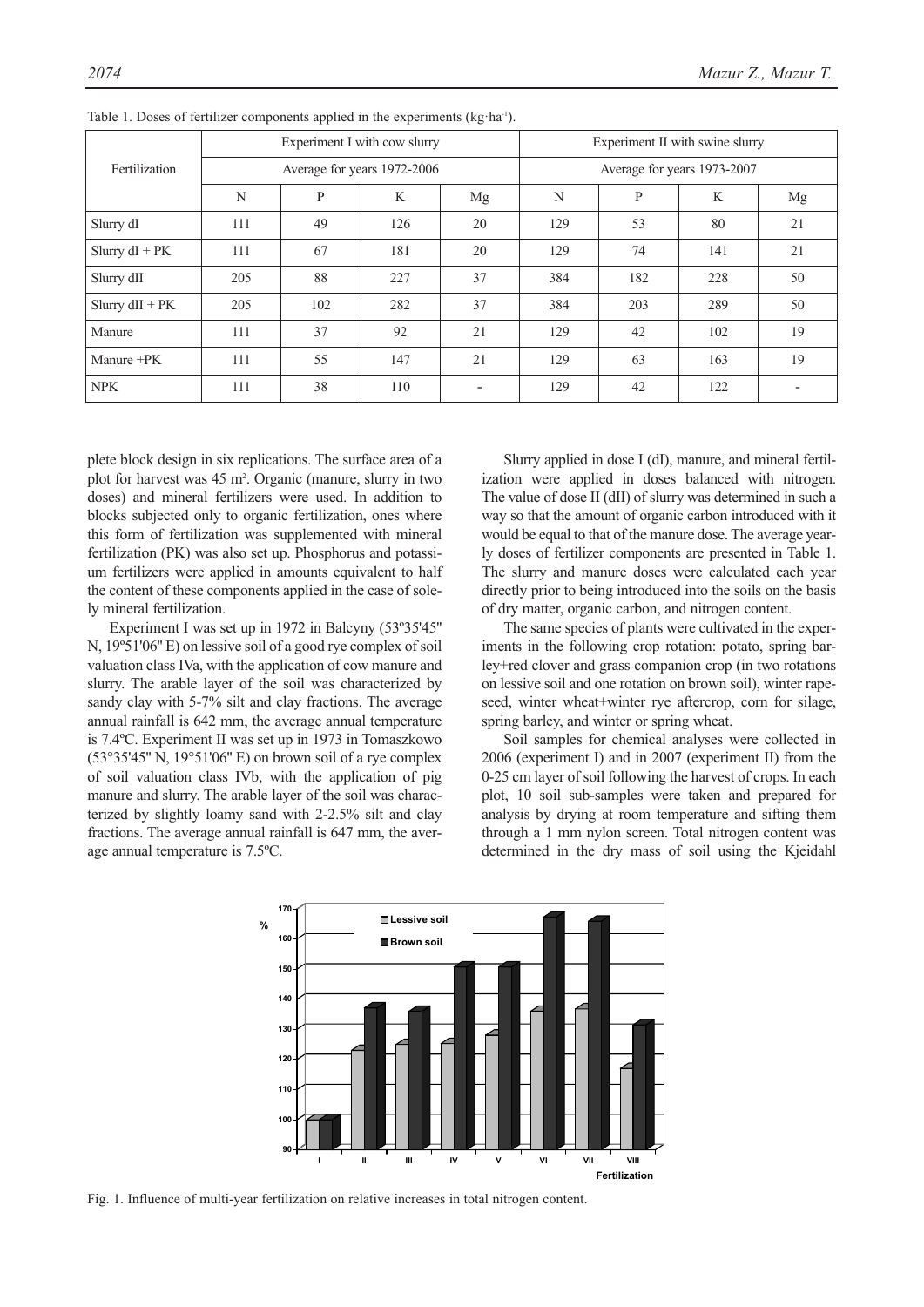|                     |                              | Lessive soil                               |                                         | Brown soil                           |                                          |                                         |  |
|---------------------|------------------------------|--------------------------------------------|-----------------------------------------|--------------------------------------|------------------------------------------|-----------------------------------------|--|
| Fertilization       | Total N<br>$g \cdot kg^{-1}$ | $\frac{N_{hyd}}{g\!\cdot\! kg\!\cdot\! l}$ | Share $N_{\text{hvd}}$<br>$\frac{0}{0}$ | Total N<br>$g \cdot kg$ <sup>1</sup> | $\frac{N_{hyd}}{g \cdot kg^{\text{-}1}}$ | Share $N_{\text{hvd}}$<br>$\frac{0}{0}$ |  |
| I No fertilization  | 0.846                        | 0.509                                      | 60.2                                    | 0.428                                | 0.266                                    | 62.1                                    |  |
| II Slurry dI        | 1.041                        | 0.624                                      | 59.9                                    | 0.587                                | 0.354                                    | 58.1                                    |  |
| III Slurry dI+PK    | 1.058                        | 0.680                                      | 61.4                                    | 0.582                                | 0.341                                    | 60.8                                    |  |
| IV Slurry dII       | 1.060                        | 0.676                                      | 63.8                                    | 0.645                                | 0.382                                    | 59.2                                    |  |
| V Slurry dII+PK     | 1.084                        | 0.673                                      | 62.1                                    | 0.645                                | 0.444                                    | 68.8                                    |  |
| VI Manure           | 1.151                        | 0.619                                      | 58.1                                    | 0.716                                | 0.465                                    | 64.9                                    |  |
| VII Manure+PK       | 1.157                        | 0.657                                      | 56.8                                    | 0.710                                | 0.491                                    | 69.2                                    |  |
| <b>VIII NPK</b>     | 0.390                        | 0.547                                      | 55.2                                    | 0.563                                | 0.348                                    | 61.8                                    |  |
| Average             | $1.048^{\circ}$              | 0.638 <sup>b</sup>                         | 59.7                                    | $0.610$ <sup>a</sup>                 | $0.386^{\rm b}$                          | 63.3                                    |  |
| LSD <sub>0.05</sub> | 0.030                        | 0.120                                      |                                         | 0.021                                | 0.089                                    |                                         |  |

Table 2. Total nitrogen and hydrolyzable nitrogen content in soils of multi-year fertilization experiments.

 $a-a, b-b$  – insignificant differences at  $p<0.05$ 

method, with hydrolyzable nitrogen determined in 6 M HCl (24 h at 105ºC) [14]. Ammonia nitrogen and nitrate nitrogen (V), on the other hand, were determined in fresh soil samples using the Convey method and colorimetrically with phenolsulfonic acid, respectively. The results of each experiment were subjected to statistical analysis using Tukey's analysis of variance. The experiments were compared with the t-test for independent variables, assessing differences between the average results. The Statistica 10 program was used.

### **Results and Discussion**

The total nitrogen  $(N_{\text{tot}})$  and hydrolyzable nitrogen  $(N<sub>hvd</sub>)$  content in soils of multi-year fertilization experiments are presented numerically in Table 2. The average  $N_{\text{tot}}$  and  $N_{\text{hyd}}$  contents were, respectively, 1.72 times and 1.65 times higher in lessive soil than in brown soil. The applied fertilization caused an average  $N_{\text{tot}}$  increase of 0.231 g·kg<sup>-1</sup> in lessive soil and 0.207 g·kg<sup>-1</sup> in brown soil when compared to the control group. A higher relative increase in  $N_{tot}$  content was confirmed in the case of brown over lessive soil (Fig. 1). In the case of the first, the average relative increase in  $N_{tot}$  was 48.4%, with a 27.3% increase reported in lessive soil as compared to the control. These differences in soils with organic fertilizers are much higher than those observed in soils to which NPK fertilization was applied. A more positive influence of organic fertilizers over their mineral counterparts on storing nitrogen in soils was reported by Gao et al. [15], whereas in 2010, Wang et al. [16] and Li et al. [17] proved that the long-term application of manure leads to a significant increase in the nitrogen content of soils.



Fig. 2. Influence of multi-year fertilization on relative increases in hydrolyzable nitrogen content.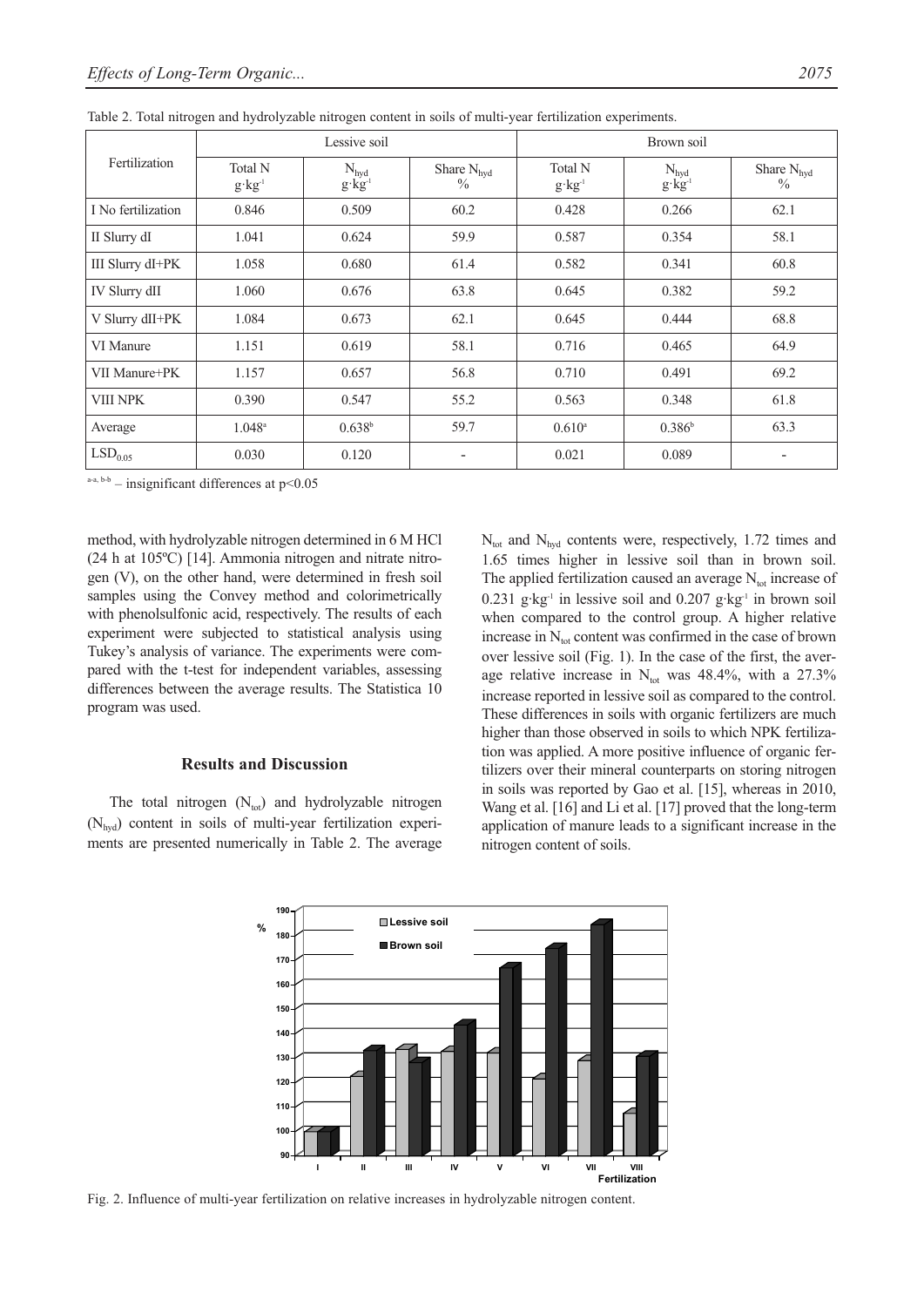|                     |                    | Lessive soil |            | Brown soil      |          |                          |  |  |
|---------------------|--------------------|--------------|------------|-----------------|----------|--------------------------|--|--|
| Fertilization       | $mg \cdot kg^{-1}$ |              |            |                 |          |                          |  |  |
|                     | $N-NH_4$           | $N-NO3$      | <b>Sum</b> | $N-NH_4$        | $N-NO3$  | Sum                      |  |  |
| I No fertilization  | 8.25               | 4.65         | 12.90      | 7.50            | 2.65     | 10.15                    |  |  |
| II Slurry dI        | 11.00              | 7.40         | 18.40      | 12.65           | 3.75     | 16.40                    |  |  |
| III Slurry dI+PK    | 10.70              | 9.55         | 20.25      | 13.40           | 4.25     | 17.65                    |  |  |
| IV Slurry dII       | 11.55              | 11.40        | 22.95      | 14.10           | 4.90     | 19.00                    |  |  |
| V Slurry dII+PK     | 12.20              | 11.15        | 23.35      | 15.30           | 5.35     | 20.65                    |  |  |
| VI Manure           | 17.25              | 14.45        | 31.70      | 17.40           | 5.60     | 23.00                    |  |  |
| VII Manure+PK       | 17.65              | 15.85        | 33,5       | 17.20           | 5.95     | 23.15                    |  |  |
| <b>VIII NPK</b>     | 11.75              | 9.45         | 21.20      | 11.25           | 3.90     | 15.15                    |  |  |
| Average             | $12.54^{\circ}$    | $10.24^b$    | 22.78      | $13.60^{\circ}$ | $4.54^b$ | 18.14                    |  |  |
| LSD <sub>0.05</sub> | 1.32               | 1.50         |            | 1.03            | 0.91     | $\overline{\phantom{a}}$ |  |  |

Table 3. Content of mineral forms of nitrogen in lessive and brown soil.

 $a-a, b-b$  – insignificant differences at  $p<0.05$ 

Determining hydrolyzable nitrogen in soils allows us to assess nitrogen compounds susceptible to mineralization. Based on the numerical data presented in Table 3, the share of  $N_{\text{hyd}}$  in  $N_{\text{tot}}$  was more strongly influenced by fertilization than by soil type. The average difference between the soils was found to be merely 3.6%, whereas differences between the  $N_{tot}$  content in soils subjected to the two types of fertilization were 8.6% and 10.7% for lessive soil and brown soil, respectively. Slurry dII led to the most significant increase of  $N<sub>hyd</sub>$  in lessive soil, whereas brown soil was most affected by manure and slurry dII. Additional PK fertilization had a positive impact on the share of  $N_{\text{hvd}}$  in  $N_{\text{tot}}$  only when applied to brown soil.

The relative increase in the content of  $N_{\text{hyd}}$  as a result of fertilization is depicted by data in Fig. 2. In lessive soil, this increase was found to be 25.6% with oscillations ranging from 7.5% in land fertilized with NPK to 32.8% in land fertilized with slurry dII. In brown soil, the average increase of  $N_{\text{hvd}}$  was 51.7%, oscillating from 28.2% for slurry dI fertilization to 84.6% when manure+PK was applied. The varied influence of long-term organic, organic-mineral, and mineral fertilization on the content of hydrolyzable nitrogen in soils was revealed by Kaur and Singh [13].

The influence of multi-year fertilization on the content of mineral nitrogen in soils is demonstrated by numerical data in Table 3. The average  $N_{\text{min}}$  content in lessive soil was 1.24 times higher than in the case of brown soil. From among the blocks in which fertilizers balanced with nitrogen were applied, the highest content of  $N_{\text{min}}$  was noted in those fertilized with manure. When compared to manure (accepted as 100%), the effect of slurry dI was 58.0% in lessive soil and 71.3% in brown soil, whereas in NPK objects these values were 66.9% and 65.9%, respectively. Slurry applied in dII was also not as effective as manure, as its effect was merely 72.4% and 82.6%, depending on soil type. Additional PK fertilization helped increase  $N_{\text{min}}$ content in lessive soil by 5.8%, and in brown soil by 8.1%, but only in the case of land fertilized with slurry. The fact that  $N_{min}$  content increases in soils fertilized with manure is supported by the increase in the content of humus compounds, as reported by Tomov and Artinova [18], Stępień and Adamiak [19], and Kristaponyte [20].

The percentage share of  $N-NH_4$  and  $N-NO_3$  in mineral nitrogen is important in the ecological sense [21]. The agronomical properties of soil and type of applied fertilizer influenced the content of these two types of nitrogen. In lessive soil, their percentage share was 55% and 45%, with 75% and 25% in the case of brown soil. The small share of  $N-NO_3$  in mineral nitrogen in brown soil was most likely caused by the greater leaching of nitrates (V) from the soil as a result of precipitation. Mention of this was made by Erhart et al. [22], Richards et al. [23], and Haberle and Káš [24]. The observed situation also depends on the enzymatic properties of soil, as indicated by Piotrowska [25]. According to Anggria et al. [26], the share of N-NH<sub>4</sub> and N-NO<sub>3</sub> in N<sub>min</sub> depends on the type of organic matter, its application to soil, and microbiological activity, as well as the water and air content of soil. When analyzing agricultural soils in eastern Poland in 2004-06, Dresler et al.  $[27]$  stated that N-NO<sub>3</sub> content in soils depends on the dosage of nitrogen and type of fertilizer (organic, mineral), the species of cultivated crop, atmospheric conditions, and the physico-chemical properties of the soil. The determined forms of nitrogen were used to calculate Pearson's simple correlation coefficients (Table 4). In lessive soil, significant correlations between  $N_{\text{tot}}$  and N-NH<sub>4</sub>, and N<sub>tot</sub> and N-NO<sub>3</sub> were not observed. In brown soil, all of the analyzed forms of nitrogen were significantly correlated with each other.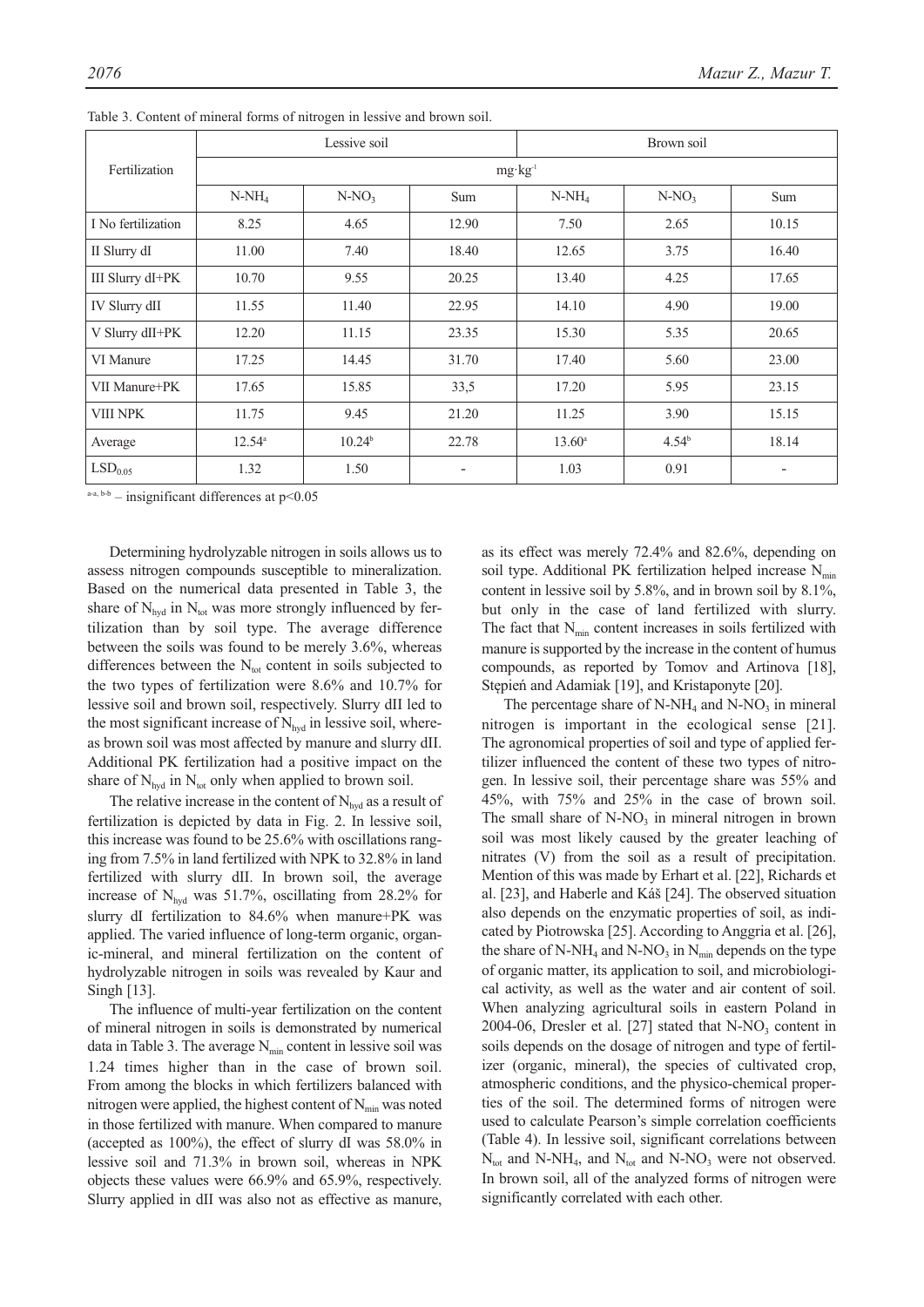Table 4. Linear correlation coefficients between nitrogen form contents in lessive and brown soils.

| Lessive soil     |                |                  |          |  |  |  |  |
|------------------|----------------|------------------|----------|--|--|--|--|
| Nitrogen         | <b>Total N</b> | $N_{\text{hyd}}$ | $N-NH_4$ |  |  |  |  |
| $N_{\text{hyd}}$ | $0.70*$        |                  |          |  |  |  |  |
| $N-NH_4$         | $0.41*$        | $0.36*$          |          |  |  |  |  |
| $N-NO_3$         | $0.45*$        | $0.58*$          | $0.94**$ |  |  |  |  |
| Brown soil       |                |                  |          |  |  |  |  |
| $\rm N_{hyd}$    | $0.95**$       |                  |          |  |  |  |  |
| $N-NH_4$         | $0.99**$       |                  |          |  |  |  |  |
| $N-NO_3$         | $0.97**$       |                  | $0.97**$ |  |  |  |  |

significant at: \* p<0.05, \*\* p<0.001

## **Conclusions**

Experiments in which manure, slurry, and NPK fertilizer were applied for a period of 34 years revealed that the increase in the content of the analyzed forms of nitrogen was dependant on the kind of soil and type of fertilizer applied. The content of  $N_{tot}$  in lessive soil, which was characterized by higher contents, exhibited a lower relative increase than in the case of brown soil containing less  $N_{tot}$ . Among the doses of fertilizers balanced with nitrogen, manure was found to be most effective in increasing the contents of the analyzed element in soil, followed by slurry and – lastly – mineral fertilization. The effects of applying increased doses of slurry were also not as significant as when manure was applied.

The content of hydrolyzable nitrogen also differed depending on soil type and the applied fertilizers. Despite this, the percentage share of  $N_{\text{hyd}}$  in  $N_{\text{tot}}$  was found to be at similar levels. When compared to the control blocks, fertilization had a significant effect on the average percentage share of hydrolyzable nitrogen in total nitrogen. The content of mineral nitrogen in lessive soil was on average 1.26 times higher than in brown soil. The applied fertilization led to a higher relative increase in  $N_{\text{min}}$  in brown soil than in its lessive counterpart, with the difference amounting to 20.3%. Marked differences were confirmed in the contents of N-NH<sub>4</sub> and N-NO<sub>3</sub>. Nitrates (V) in lessive soil accounted for 55.0% of  $N_{min}$ , and only 25% in brown soil. The share of mineral nitrogen in total nitrogen was 2.0% and 3.0% for lessive and brown soils, respectively.

# **References**

- 1. ROY R.N., MISRA R. V. Soil nitrogen balance assessment and its application for sustainable agriculture and environment Sci. China C Life Sci. **48**, 843, **2005**.
- 2. SZULC P. Effect of soil supplementation with urea and magnesium on nitrogen uptake, and utilization by two different forms of maize (*Zea mays* L.) differing in senescence rates. Pol. J. Environ. Stud. **22**, (1), 239, **2013**.
- 3. BALÍK J., ČERNÝ J., TLUSTOŠ P., ZITKOVÁ M. Nitrogen balance and mineral nitrogen content in the soil in a long experiment with maize under different systems of N fertilization. Plant Soil Environ. **49**, (12), 554, **2003**.
- 4. MENG L., DING W.X., CAI Z.C. Long-term application of organic manure and nitrogen fertilizer on  $N<sub>2</sub>O$  emissions, soil quality and crop production in a sandy loam soil. Soil Biol. Biochem. **37**, 2037, **2005**.
- 5. MEYSNER T., SZAJDAK L., KU J. Impact of the farming systems on the content of biologically active substances and the forms of nitrogen in the soils. Agr. Res. **4**, (2), 532, **2006**.
- 6. STAUGAITIS G., VAISVILA Z., MAZVILA J., ARBACI-AUSKAS J., ADOMAITIS T., FULLEN M.A. Role of soil mineral nitrogen for agricultural crops: Nitrogen nutrition diagnostics in Lithuania. Archiv. Agron. Soil Sci. **53**, (3), 263, **2007**.
- 7. CAMERON K.C., DI H.J., MOIR J.L. Nitrogen losses from the soil/plant system: a review. Annals Applied Biol. **162**, (2), 145, **2013**.
- 8. STOPES C., LORD E.I., PHILIPPS L., WOODWARD L. Nitrate liching from organic farms and convetional farms following best pracyice. Soil Use and management, **18**, 256, **2002**.
- 9. SOMMER S.G., SCHJOERING J.K., DENMAEAD O.T. Amonia emision from mineral fertilizers and fertilized crops. Adv. Agron., **82**, 558, **2004**.
- 10. BAKKEN L.R., BERGAUST L., LIU B., FROSTEGARD A. Regulation of denitrification at the cellular level: a clue to the understanding of  $N_2O$  emission from soils. Philosophical Transactions of the Royal Society of London. Series B, Biol. Sci. **367**, 1226, **2012**.
- 11. DAMBREVILLE C., HÉNAULT C., BIZOUARD F. MORVAN T., ChAUSSOD R., GERMON J.C. Compared effects of long-term pig slurry applications and mineral fertilization on soil denitrification and its end products  $(N, O, O)$ N2). Biol. Fertl. Soils. **42**, 490, **2006**.
- 12. ELBL J., PLOSEK L., KINTL A., PRICHISTALOVA J., ZAHORA J., FRIEDEL K.F. The effect of increased doses of compost on leaching of mineral nitrogen from arable land. Pol. J. Environ. Stud. **23**, (3), 1565, **2014**.
- 13. KAUR J., SINGH J.P. Long-term effects of continuous cropping and different nutrient management practices on the distribution of organic nitrogen in soil under rice-wheat system. Plant Soil Environ. **60**, (2), 63, **2014**.
- 14. STEVENSON F.J. Nitrogen-organic forms. Methods of Soil Analysis. Part 3. Chemical Methods. Soil Sci. Soc. Amer, Amer. Soc. Agron., 1185, **1996**.
- 15. GAO X., HAN X., ZHAN X., SUN Z., JIANG L., CHEN H. Effect of long-term fertilization on total nitrogen storage in a brown soil. J. Plant Nutr. Fertil. Sci., **15**, (3), 567, **2009**.
- 16. WANG J., LIN X., YIN R., CHU H., CHEN M., DAI J., QIN S. Changes in soil humic acid, microbial biomass carbon and invertase activity in response to fertilization regimes in a long-term field experiment. J. Plant Nutr. Fertil. Sci. **15**, (2), 352, **2009**.
- 17. LI Z.P., LIU M., WU X.C., HAN F.X., ZHANG T.L. Effects of long-term chemical fertilization and organic amendments on dynamics of soil organic C and total N in paddy soil derived from barren land in subtropical. China. Soil Till Res. **106**, 268, **2010**.
- 18. TOMOV T., ARTINOVA N. Effect of system mineral and organic-mineral fertilization on the humus content and humus fractions in mollic fluvisols. J. Centr. Europ. Agric. **6**, (4), **2005**.
- 19. STĘPIEŃ A., ADAMIAK J. Effect of fertilization methods in crop rotation on chemical characteristics of soil. Acta Agrophysica, **10**, (2), 465, **2007**.